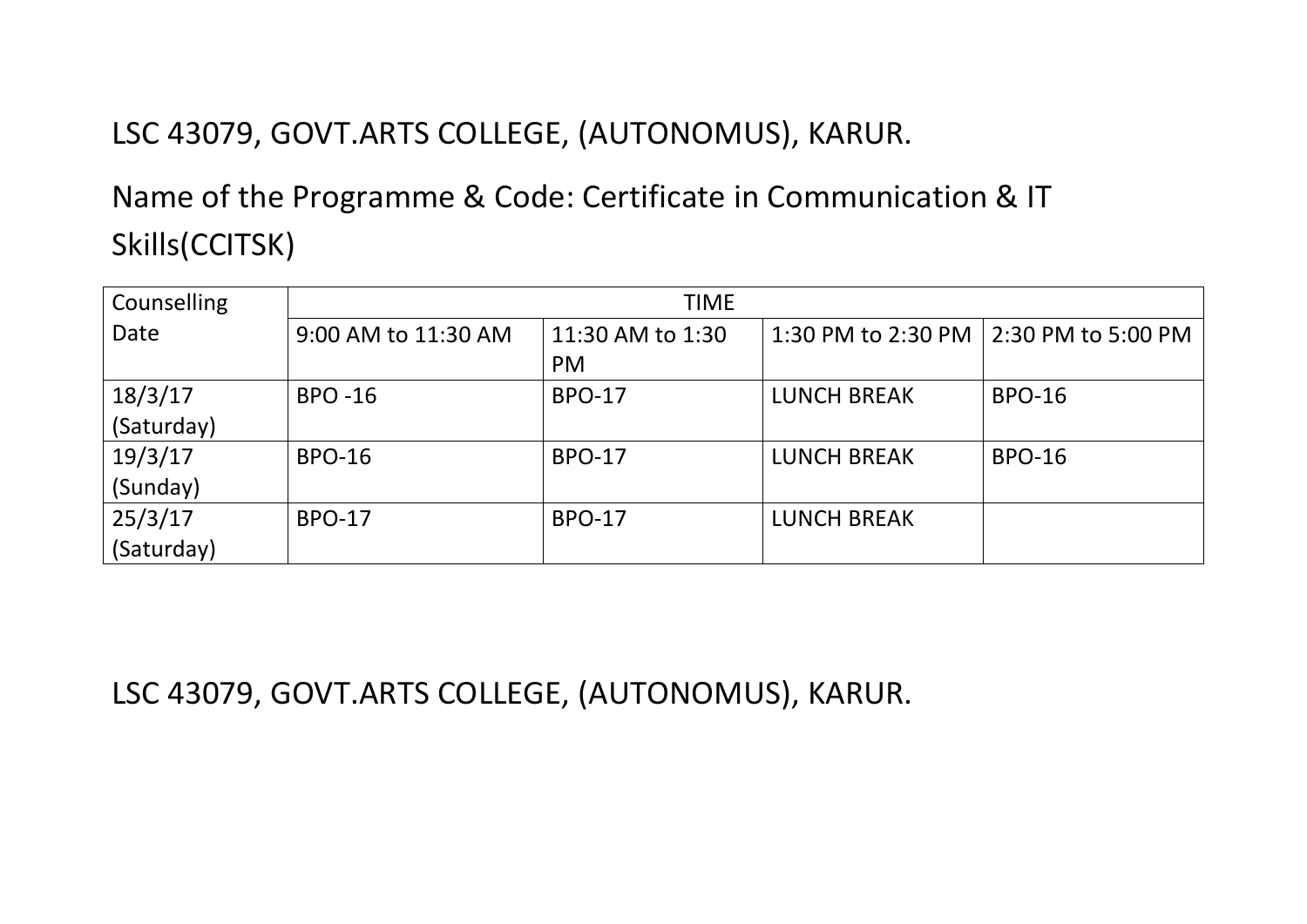## Name of the Programme & Code: Certificate in Energy Technology and Management(CETM)

| Counselling | <b>TIME</b>         |                  |                    |                                         |
|-------------|---------------------|------------------|--------------------|-----------------------------------------|
| Date        | 9:00 AM to 11:30 AM | 11:30 AM to 1:30 |                    | 1:30 PM to 2:30 PM   2:30 PM to 5:00 PM |
|             |                     | <b>PM</b>        |                    |                                         |
| 18/3/17     | OEY-1               | OEY-2            | <b>LUNCH BREAK</b> | OEY-1                                   |
| (Saturday)  |                     |                  |                    |                                         |
| 19/3/17     | OEY-3               | OEY-2            | <b>LUNCH BREAK</b> | OEY-3                                   |
| (Sunday)    |                     |                  |                    |                                         |

LSC 43079, GOVT.ARTS COLLEGE, (AUTONOMUS), KARUR.

Name of the Programme & Code: Post Graduate Diploma in Urban Planning and Development (PGDUPDL).

| Counselling | <b>TIME</b>         |                  |  |                                                                            |
|-------------|---------------------|------------------|--|----------------------------------------------------------------------------|
| Date        | 9:00 AM to 11:30 AM | 11:30 AM to 1:30 |  | $^{\shortmid}$ 1:30 PM to 2:30 PM $\mid$ 2:30 PM to 5:00 PM $^{\shortmid}$ |
|             |                     | <b>PM</b>        |  |                                                                            |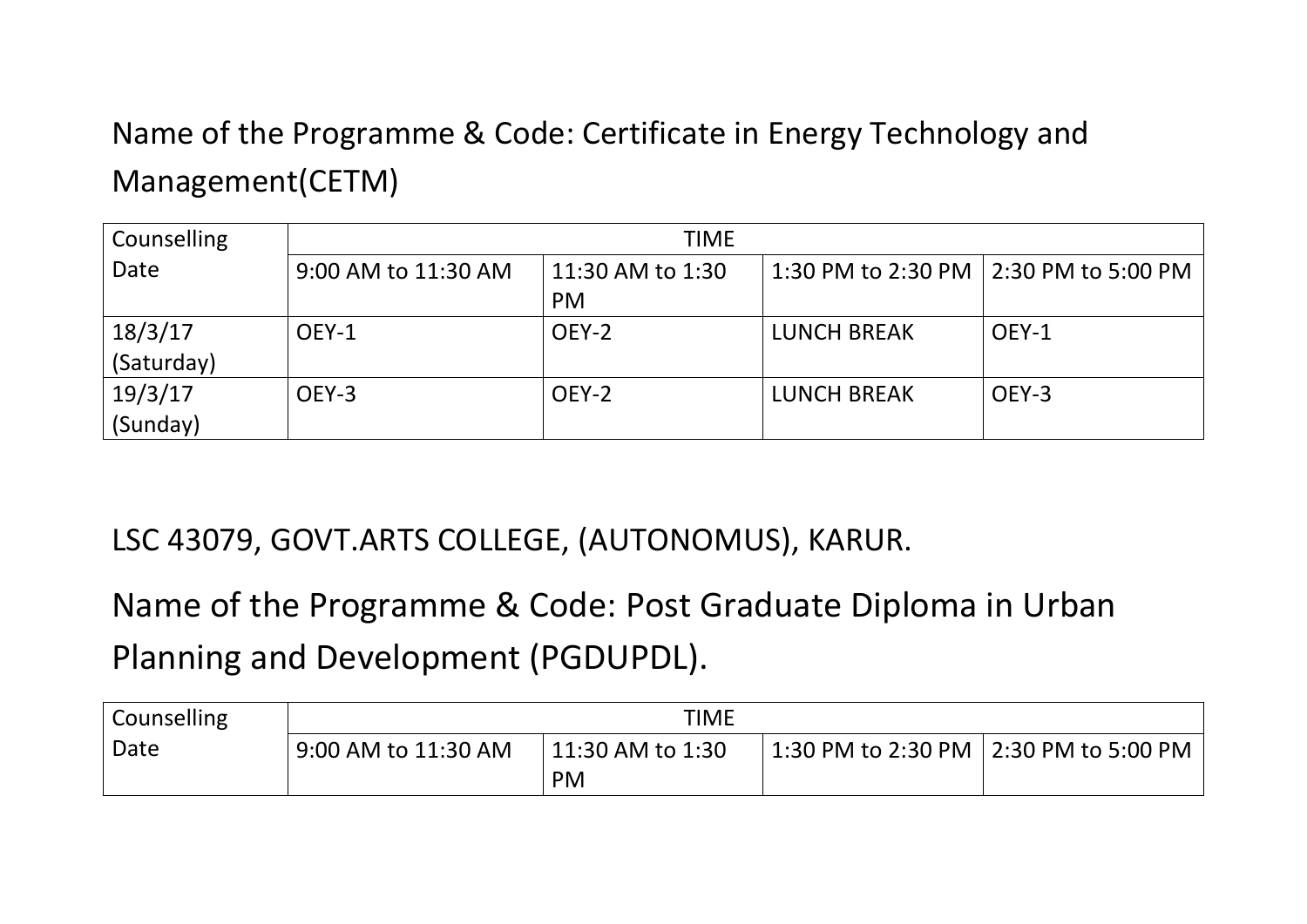| 18/3/17    | MEDS-41 | MEDS-42 | <b>LUNCH BREAK</b> | MEDS-41 |
|------------|---------|---------|--------------------|---------|
| (Saturday) |         |         |                    |         |
| 19/3/17    | MEDS-42 | MEDS-41 | <b>LUNCH BREAK</b> | MEDS-42 |
| (Sunday)   |         |         |                    |         |
| 25/3/17    | MEDS-43 | MEDS-44 | <b>LUNCH BREAK</b> | MEDS-43 |
| (Saturday) |         |         |                    |         |
| 26/3/17    | MEDS-46 | MEDS-44 | <b>LUNCH BREAK</b> | MEDS-43 |
| (Sunday)   |         |         |                    |         |
| 01/4/17    | MEDS-46 | MEDS-44 | <b>LUNCH BREAK</b> | MEDS-46 |
| (Saturday) |         |         |                    |         |
| 02/4/17    | MEDS-46 |         | <b>LUNCH BREAK</b> |         |
| (Sunday)   |         |         |                    |         |

LSC 43079, GOVT.ARTS COLLEGE, (AUTONOMUS), KARUR.

## Name of the Programme & Code: Diploma in Tourism Studies (DTS).

| Counselling | TIME                |                  |                            |                            |
|-------------|---------------------|------------------|----------------------------|----------------------------|
| Date        | 9:00 AM to 11:00 AM | 11:00 AM to 1:00 | 1:00 PM to 2:00 PM $\vert$ | $\vert$ 2:00 PM to 4:00 PM |
|             |                     | <b>PM</b>        |                            |                            |